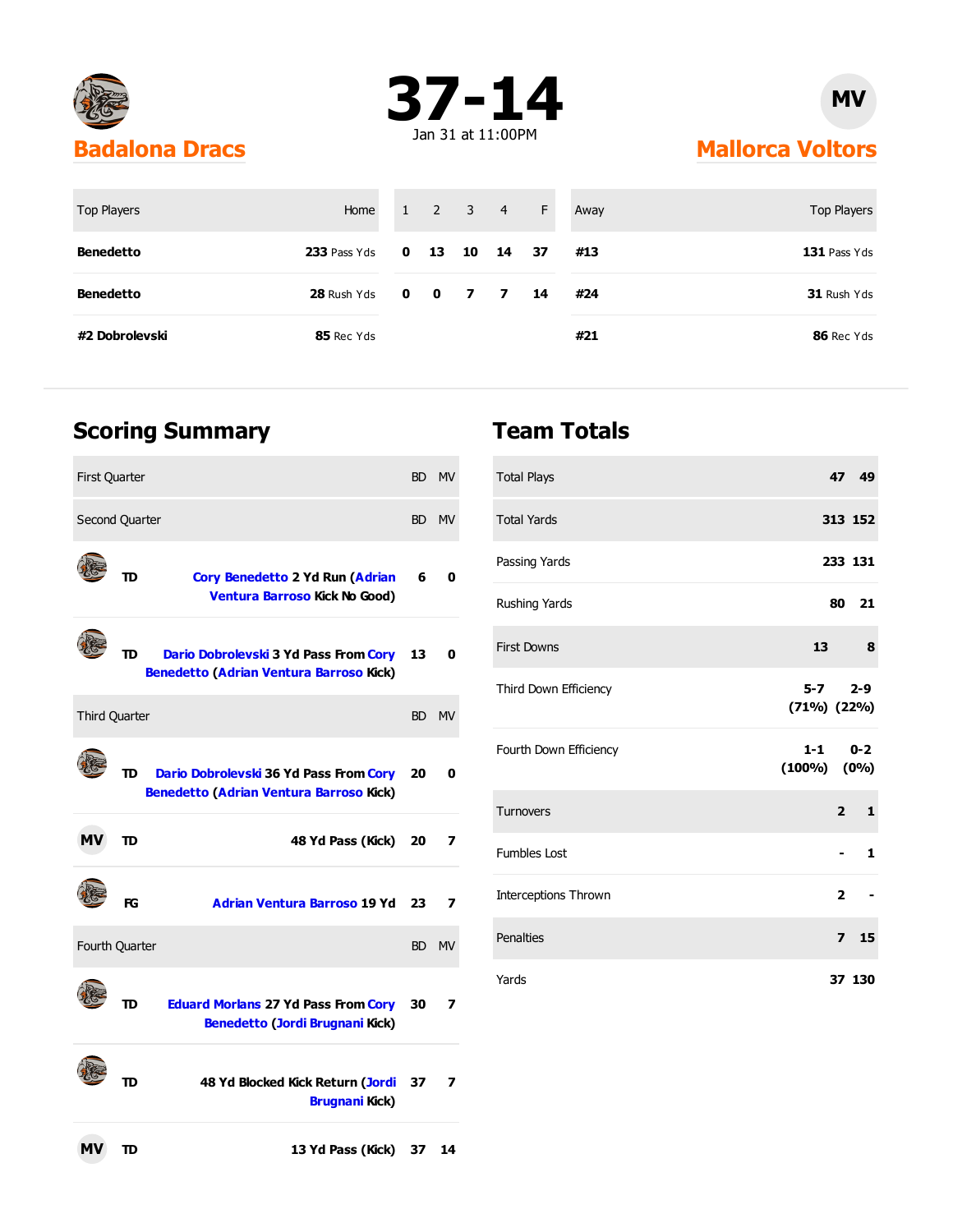## **Offense**

| Passing                | Comp/Att Yds TD Int Long 2PT |                         |                         |                         |    |  | Passing      | Comp/Att Yds TD Int Long 2PT |                         |                          |                          |    |  |
|------------------------|------------------------------|-------------------------|-------------------------|-------------------------|----|--|--------------|------------------------------|-------------------------|--------------------------|--------------------------|----|--|
| C. Benedetto           | 14 / 22 233                  |                         | 3                       | $\overline{\mathbf{2}}$ | 63 |  | #13          | $6/17$ 131                   |                         | $\mathbf 2$              | $\overline{\phantom{0}}$ | 48 |  |
| Rushing                |                              | Att Yds TD Long Fum 2PT |                         |                         |    |  | Rushing      |                              | Att Yds TD Long Fum 2PT |                          |                          |    |  |
| #26 E. Morlans         | 6                            | 32                      | $\blacksquare$          | 17                      |    |  | #24          | 13                           | 31                      | $\overline{\phantom{0}}$ | 12                       |    |  |
| C. Benedetto           | 9                            | 28                      | 1                       | 10                      |    |  | #40          | $\mathbf{1}$                 | 5                       |                          | 5                        |    |  |
| #43 E. Molina          | $\mathbf{1}$                 | 13                      | $\blacksquare$          | 13                      |    |  | #13          | 4                            | $-7$                    |                          | 4                        |    |  |
| #11 A. Ventura Barroso | 1                            | 8                       |                         | 8                       |    |  | Rest of team | 1                            | -8                      |                          |                          |    |  |
| #33 C. Black Beast     | $\mathbf{2}$                 | 5                       |                         | 3                       |    |  | Receiving    |                              | Rec Yds TD Long Fum 2PT |                          |                          |    |  |
| #80 P. Muñoz           | $\mathbf{1}$                 | -6                      |                         |                         |    |  | #21          | 3                            | 86                      | $\mathbf{2}$             | 48                       |    |  |
| Receiving              |                              | Rec Yds TD Long Fum 2PT |                         |                         |    |  | #81          | 1                            | 24                      |                          | 24                       |    |  |
| #2 D. Dobrolevski      | 5.                           | 85                      | $\overline{\mathbf{2}}$ | 36                      |    |  | #19          | $\mathbf{1}$                 | 16                      | $\overline{\phantom{0}}$ | 16                       |    |  |
| #14 R. Cernuda         | $\mathbf{1}$                 | 63                      | $\blacksquare$          | 63                      |    |  | #28          | $\mathbf{1}$                 | 5                       |                          | 5                        |    |  |
| #11 A. Ventura Barroso | $\mathbf{2}$                 | 35                      | $\blacksquare$          | 18                      |    |  |              |                              |                         |                          |                          |    |  |
| #26 E. Morlans         | $\mathbf{2}$                 | 30                      | 1                       | 27                      |    |  |              |                              |                         |                          |                          |    |  |
| #42 J. Fernandez       | $\overline{2}$               | 10                      | $\blacksquare$          | 10                      |    |  |              |                              |                         |                          |                          |    |  |
| #6 J. Rua              | 1                            | 8                       |                         | 8                       |    |  |              |                              |                         |                          |                          |    |  |
|                        |                              |                         |                         |                         |    |  |              |                              |                         |                          |                          |    |  |

## **Defense**

|                   |   |                |                             | Tk Ast Sck TFL Sfty Int Fum Blks TD |            |  |  |            |  |
|-------------------|---|----------------|-----------------------------|-------------------------------------|------------|--|--|------------|--|
| #9 M. Taylor III  |   |                |                             |                                     |            |  |  | Rest of te |  |
| #29 P. Cunillera  |   |                | $3 \quad 1 \quad - \quad -$ |                                     |            |  |  |            |  |
| $#25$ N. Lester   | 3 |                |                             |                                     | $\sim 100$ |  |  |            |  |
| $#51$ F. Archilla | 3 | $\blacksquare$ |                             |                                     |            |  |  |            |  |

#33 C. Black Beast **1 2 - 2 - -**

|              |  |  | Tk Ast Sck TFL Sfty Int Fum Blks TD |  |  |  |
|--------------|--|--|-------------------------------------|--|--|--|
| Rest of team |  |  | . 2 1                               |  |  |  |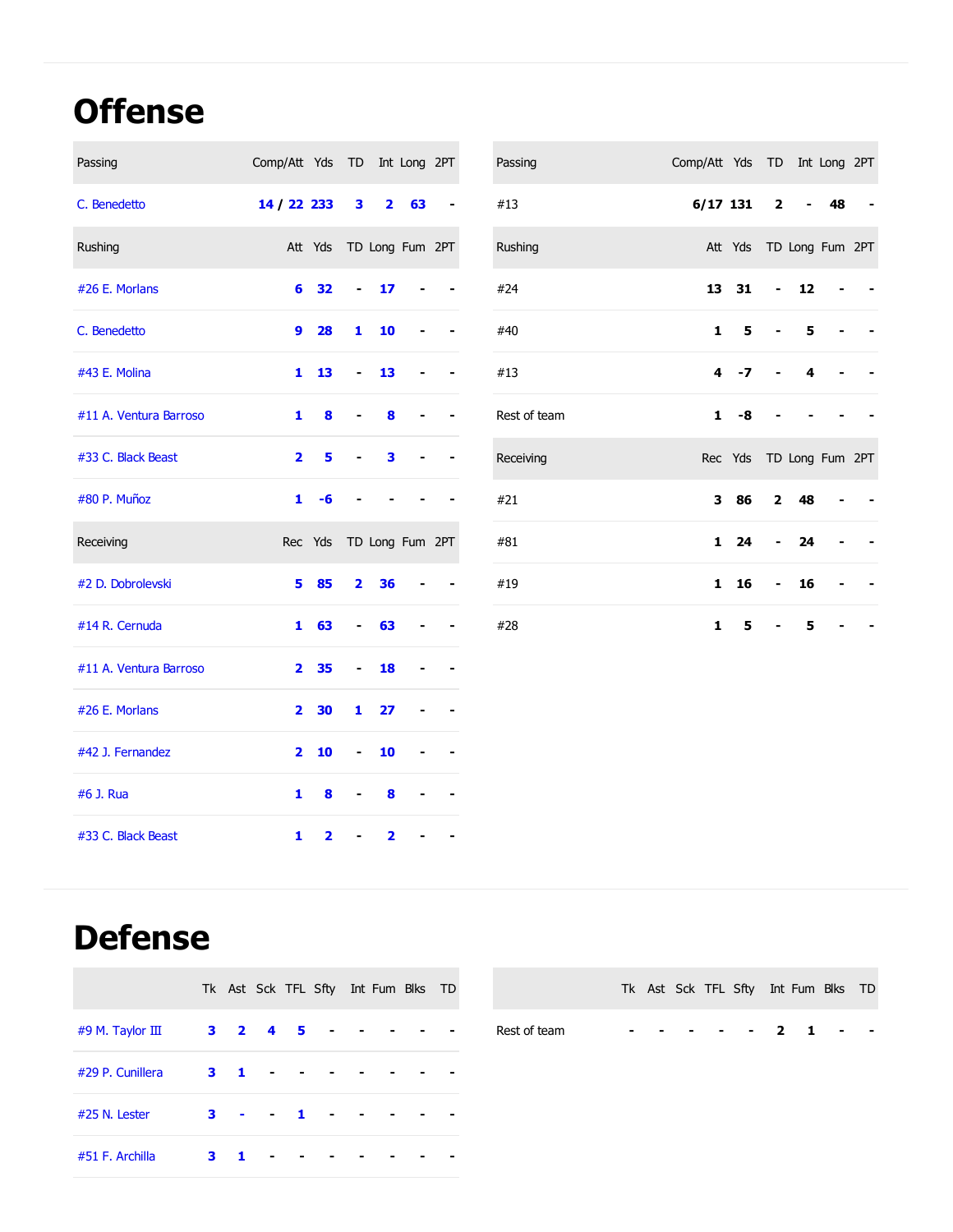|                  |                         |   |   | Tk Ast Sck TFL Sfty Int Fum Blks TD |   |   |   |
|------------------|-------------------------|---|---|-------------------------------------|---|---|---|
| #24 C. Brugnani  | $\overline{2}$          |   | 1 |                                     |   |   |   |
| #13 M. Casajuana | $\overline{\mathbf{2}}$ |   |   |                                     |   |   |   |
| #30 E. Clar      | $\overline{\mathbf{2}}$ |   |   |                                     | 1 |   |   |
| #50 Y. El Alami  | $\overline{2}$          |   |   |                                     |   |   |   |
| #42 J. Fernandez | 1                       |   |   |                                     |   |   |   |
| #32 M. Piña      | $\mathbf{1}$            | 1 |   |                                     |   |   |   |
| #99 E. Cuenca    | 1                       |   |   |                                     |   |   |   |
| #36 P. Tricas    |                         | 3 |   |                                     |   |   |   |
| Rest of team     |                         |   |   |                                     |   | 1 | 1 |

# **Special Teams**

| <b>Kickoff Returns</b> |   | Ret Avg TD Long           |                          |                |
|------------------------|---|---------------------------|--------------------------|----------------|
| #20 L. Masero          |   | $1\,52\,$ - 52            |                          |                |
| #2 D. Dobrolevski      |   | $1 \quad 45$              | $\overline{\phantom{0}}$ | 45             |
| #23 J. Brugnani        |   | $140 -$                   |                          | 40             |
| Rest of team           |   | $\mathbf{1}$<br>0         |                          |                |
| <b>Punt Returns</b>    |   | Ret Avg TD Long           |                          |                |
| #25 N. Lester          |   | 1 48 1 48                 |                          |                |
| Rest of team           |   | $5 \quad 0$               |                          |                |
| Kicking                |   | FG % PAT Pts              |                          |                |
| #11 A. Ventura Barroso |   | 1100.02<br>O <sub>0</sub> |                          | 5              |
| #23 J. Brugnani        |   |                           |                          | 2 <sub>2</sub> |
| Kickoff                |   | Num Yrds Long TB          |                          |                |
| Rest of team           | 7 |                           |                          |                |

| Kickoff Returns        |                  | Ret Avg TD Long |      |     |
|------------------------|------------------|-----------------|------|-----|
| Rest of team           |                  | 70              |      |     |
| <b>Punt Returns</b>    |                  | Ret Avg TD Long |      |     |
| <b>No Punt Returns</b> |                  |                 |      |     |
| Kicking                |                  | FG % PAT Pts    |      |     |
| Rest of team           |                  |                 | $-2$ | - 2 |
| Kickoff                | Num Yrds Long TB |                 |      |     |
| Rest of team           | 4                |                 |      |     |
| Punting                | Num Avg In Long  |                 | 20   |     |
| Rest of team           | 6                | 0               |      |     |